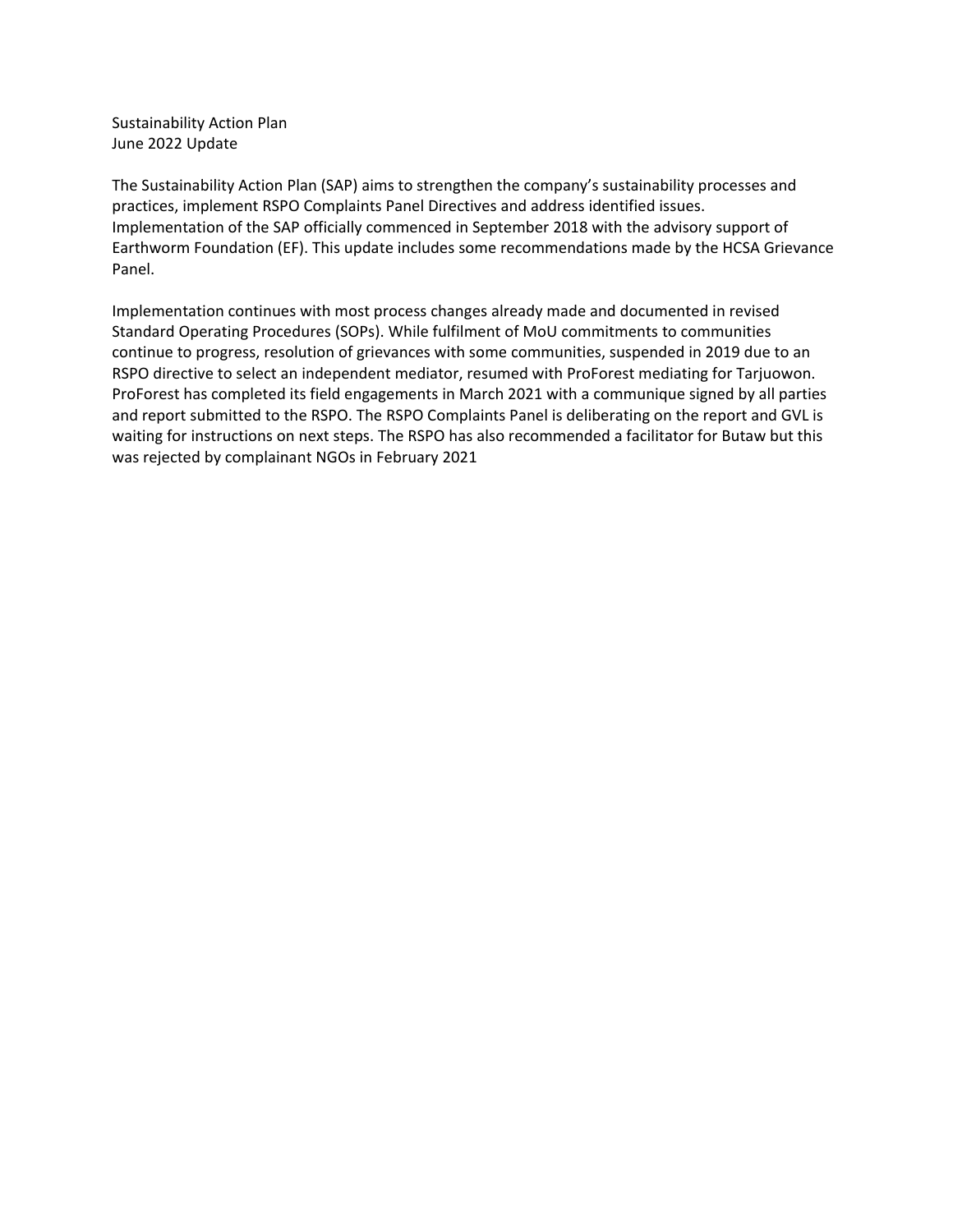| <b>No</b> | Area                           |       |                                        |                                                                                                                                 | 6 months                 |            |  | 12 months |                                             |  | 18 months | Update1 June 2022                                    |
|-----------|--------------------------------|-------|----------------------------------------|---------------------------------------------------------------------------------------------------------------------------------|--------------------------|------------|--|-----------|---------------------------------------------|--|-----------|------------------------------------------------------|
|           |                                |       | <b>Activity</b>                        | Sub-activity                                                                                                                    | $ 1 \t 2 \t 3 \t 4 \t 5$ | $\sqrt{6}$ |  |           | 7  8  9  10  11  12  13  14  15  16  17  18 |  |           |                                                      |
|           | <b>GOVERNANCE</b>              |       |                                        |                                                                                                                                 |                          |            |  |           |                                             |  |           |                                                      |
| A.1       | Structure                      |       | A.1.1 Review and strengthen            | A1.1.1 Review and finalization of organization structure                                                                        |                          |            |  |           |                                             |  |           | Completed.                                           |
|           |                                |       | organization structure                 | A1.1.2 Establish role function, job description, and authority level                                                            |                          |            |  |           |                                             |  |           | Completed. Under implementation, with Quarterly KPI  |
|           |                                |       | (especially the sustainability         |                                                                                                                                 |                          |            |  |           |                                             |  |           | tetting                                              |
|           |                                |       | team and GIS team) to allow            | A1.1.3 Resource audit and hiring of relevant people to fill in any gaps in the structure                                        |                          |            |  |           |                                             |  |           | Completed.                                           |
|           |                                |       | clear role and collaboration           | A1.1.4 Socialization and implementation of new organization structure                                                           |                          |            |  |           |                                             |  |           | On-going                                             |
|           |                                |       |                                        | A.1.1.5 Evaluation of organization structure                                                                                    |                          |            |  |           |                                             |  |           | On-going                                             |
|           | A.2 Coordination and Oversight | A.2.1 | Establish regular meetings on          | A.2.1.1 Establish regular meeting on mill/plantation level and regional level                                                   |                          |            |  |           |                                             |  |           | On-going.                                            |
|           |                                |       | sustainability issues                  |                                                                                                                                 |                          |            |  |           |                                             |  |           |                                                      |
|           |                                |       |                                        | A.2.1.2 Establish sustainability steering committee and its regular meeting                                                     |                          |            |  |           |                                             |  |           | On-going.                                            |
|           |                                |       | A.2.2 Establish sustainability related | A.2.2.1 Establish clear KPIs for sustainability team                                                                            |                          |            |  |           |                                             |  |           |                                                      |
|           |                                |       | Key Performance Indicators             |                                                                                                                                 |                          |            |  |           |                                             |  |           | Completed                                            |
|           |                                |       |                                        | A.2.2.2 Establish additional sustainability related KPIs for non-sustainability teams                                           |                          |            |  |           |                                             |  |           | On-going                                             |
|           |                                |       |                                        |                                                                                                                                 |                          |            |  |           |                                             |  |           |                                                      |
|           |                                |       |                                        | A.2.2.3 Evaluation of KPIs                                                                                                      |                          |            |  |           |                                             |  |           | On-going                                             |
| A.3       | <b>Talent and Culture</b>      |       | A.3.1 Training / Capacity Building     | A.3.1.1 Conduct training needs assessment to create sustainability training plan for relevant                                   |                          |            |  |           |                                             |  |           | On-going                                             |
|           |                                |       |                                        | people                                                                                                                          |                          |            |  |           |                                             |  |           |                                                      |
|           |                                |       |                                        | A.3.1.2 Implement and establish a training record                                                                               |                          |            |  |           |                                             |  |           | On-going                                             |
| A.4       | Infrastructure and logistics   |       | A.4.1 Establish relevant policies and  | A.4.1.1 Establish SOP on stakeholder management                                                                                 |                          |            |  |           |                                             |  |           | Completed.                                           |
|           |                                |       | <b>SOPs</b>                            | A.4.1.2 Establish SOP and system to track legal requirement                                                                     |                          |            |  |           |                                             |  |           | Completed. Under implementation                      |
|           |                                |       |                                        | A.4.1.3 Establish SOP for boundary demarcation and its maintenance                                                              |                          |            |  |           |                                             |  |           | Completed. To be trialed when on-going arrangemnts   |
|           |                                |       |                                        |                                                                                                                                 |                          |            |  |           |                                             |  |           | with Liberia Land Authority (LLA) and other          |
|           |                                |       |                                        |                                                                                                                                 |                          |            |  |           |                                             |  |           | stakeholders are completed for boundary review.      |
|           |                                |       |                                        |                                                                                                                                 |                          |            |  |           |                                             |  |           |                                                      |
|           |                                |       |                                        | A.4.1.4 Review and update FPIC and PM SOP according to:                                                                         |                          |            |  |           |                                             |  |           | Completed and being implemented.                     |
|           |                                |       |                                        | Module 2 - Social requirements (version 2.0 May 2017)                                                                           |                          |            |  |           |                                             |  |           |                                                      |
|           |                                |       |                                        | Module 3 - Integration of HCV HCS Forest and FPIC (version 2.0 May 2018)                                                        |                          |            |  |           |                                             |  |           |                                                      |
|           |                                |       |                                        | FPIC guide for RSPO members                                                                                                     |                          |            |  |           |                                             |  |           |                                                      |
|           |                                |       |                                        |                                                                                                                                 |                          |            |  |           |                                             |  |           |                                                      |
|           |                                |       |                                        | A.4.1.5 Establish SOP for participatory mapping for disputed areas                                                              |                          |            |  |           |                                             |  |           | Draft completed. To be tested after resolution of    |
|           |                                |       |                                        |                                                                                                                                 |                          |            |  |           |                                             |  |           | Blogbo dispute. Second site visit by independent     |
|           |                                |       |                                        |                                                                                                                                 |                          |            |  |           |                                             |  |           | facilitator was carried in Mar 2021. Awaiting final  |
|           |                                |       |                                        |                                                                                                                                 |                          |            |  |           |                                             |  |           | facilitation report, and decision by RSPO.           |
|           |                                |       |                                        | A.4.1.6 Establish SOPs for mill operations in appropriate languages                                                             |                          |            |  |           |                                             |  |           | SOP done; language translation yet to commence.      |
|           |                                |       |                                        | A.4.1.7 Establish SOP for monitoring of environmental management plan, implementation,                                          |                          |            |  |           |                                             |  |           | Completed.                                           |
|           |                                |       |                                        | and reporting<br>A.4.1.8 Establish SOP for HCV HCS Peat management and monitoring                                               |                          |            |  |           |                                             |  |           | Draft completed . Awaiting report from testing after |
|           |                                |       |                                        |                                                                                                                                 |                          |            |  |           |                                             |  |           | completion of EF assessment across concession areas  |
|           |                                |       |                                        |                                                                                                                                 |                          |            |  |           |                                             |  |           | (completed May 2022), which is under review.         |
|           |                                |       |                                        | A.4.1.9 Establish SOP and system for grievance handling for both external and internal                                          |                          |            |  |           |                                             |  |           | Completed. In use.                                   |
|           |                                |       |                                        | stakeholders. Also add mediation step before legal option.                                                                      |                          |            |  |           |                                             |  |           |                                                      |
|           |                                |       |                                        |                                                                                                                                 |                          |            |  |           |                                             |  |           |                                                      |
|           |                                |       |                                        | A.4.1.1 Establish SOP to describe the process of information sharing and dissemination                                          |                          |            |  |           |                                             |  |           | Completed.                                           |
|           |                                |       |                                        |                                                                                                                                 |                          |            |  |           |                                             |  |           |                                                      |
|           |                                |       |                                        | A.4.1.1 Review the recently announced Human Rights Defender Protection protocol by the                                          |                          |            |  |           |                                             |  |           | Draft completed. Under internal review.              |
|           |                                |       |                                        | RSPO and develop policy on human rights                                                                                         |                          |            |  |           |                                             |  |           |                                                      |
|           |                                |       |                                        | A.4.1.1 Review Greenbook SOP to be clearer on pest attack intensity and IPM                                                     |                          |            |  |           |                                             |  |           | Completed.                                           |
|           |                                |       |                                        |                                                                                                                                 |                          |            |  |           |                                             |  |           |                                                      |
|           |                                |       |                                        | A.4.1.1 Revise Greenbook SOP section 6.5.3 on empty pesticide package disposal                                                  |                          |            |  |           |                                             |  |           | Completed.                                           |
|           |                                |       |                                        | A.4.1.1 Review recruitment policy to include a statement on no recruitment of workers                                           |                          |            |  |           |                                             |  |           | Completed.                                           |
|           |                                |       |                                        | <u>inder 18 years old</u>                                                                                                       |                          |            |  |           |                                             |  |           |                                                      |
|           |                                |       |                                        | A.4.1.1 Review recruitment policy to include non discrimination based on sexual                                                 |                          |            |  |           |                                             |  |           | Completed.                                           |
|           |                                |       |                                        | orientation, union membership, and political affiliation                                                                        |                          |            |  |           |                                             |  |           |                                                      |
|           |                                |       |                                        | A.4.1.1 Update policy of promotion to include non-discrimination promotion                                                      |                          |            |  |           |                                             |  |           | Completed.                                           |
|           |                                |       |                                        |                                                                                                                                 |                          |            |  |           |                                             |  |           |                                                      |
|           |                                |       |                                        | A.4.1.1 Establish policy to ensure no harrasment or abuse in the work place and                                                 |                          |            |  |           |                                             |  |           | Completed.                                           |
|           |                                |       |                                        | reproductive rights are protected                                                                                               |                          |            |  |           |                                             |  |           |                                                      |
|           |                                |       |                                        | A.4.1.1 Establish policy on forced trafficked labor                                                                             |                          |            |  |           |                                             |  |           | Completed.                                           |
|           |                                |       |                                        |                                                                                                                                 |                          |            |  |           |                                             |  |           |                                                      |
|           |                                |       |                                        | A.4.1.1 Establish SOP for waste management that cover all of the waste produced by                                              |                          |            |  |           |                                             |  |           | Completed.                                           |
|           |                                |       |                                        | operational including domestic waste.<br>A.4.1.2 Establish policy to circumvent instigated violence to maintain peace and order |                          |            |  |           |                                             |  |           | Completed.                                           |
|           |                                |       |                                        |                                                                                                                                 |                          |            |  |           |                                             |  |           |                                                      |
|           |                                |       |                                        | A.4.1.2 Establish SOP for third party FFB sourcing                                                                              |                          |            |  |           |                                             |  |           | Completed.                                           |
|           |                                |       |                                        |                                                                                                                                 |                          |            |  |           |                                             |  |           |                                                      |
|           |                                |       |                                        | A.4.1.2 Establish SOP for pollution and GHG emission mitigation or reduction                                                    |                          |            |  |           |                                             |  |           | Completed.                                           |
|           |                                |       |                                        |                                                                                                                                 |                          |            |  |           |                                             |  |           |                                                      |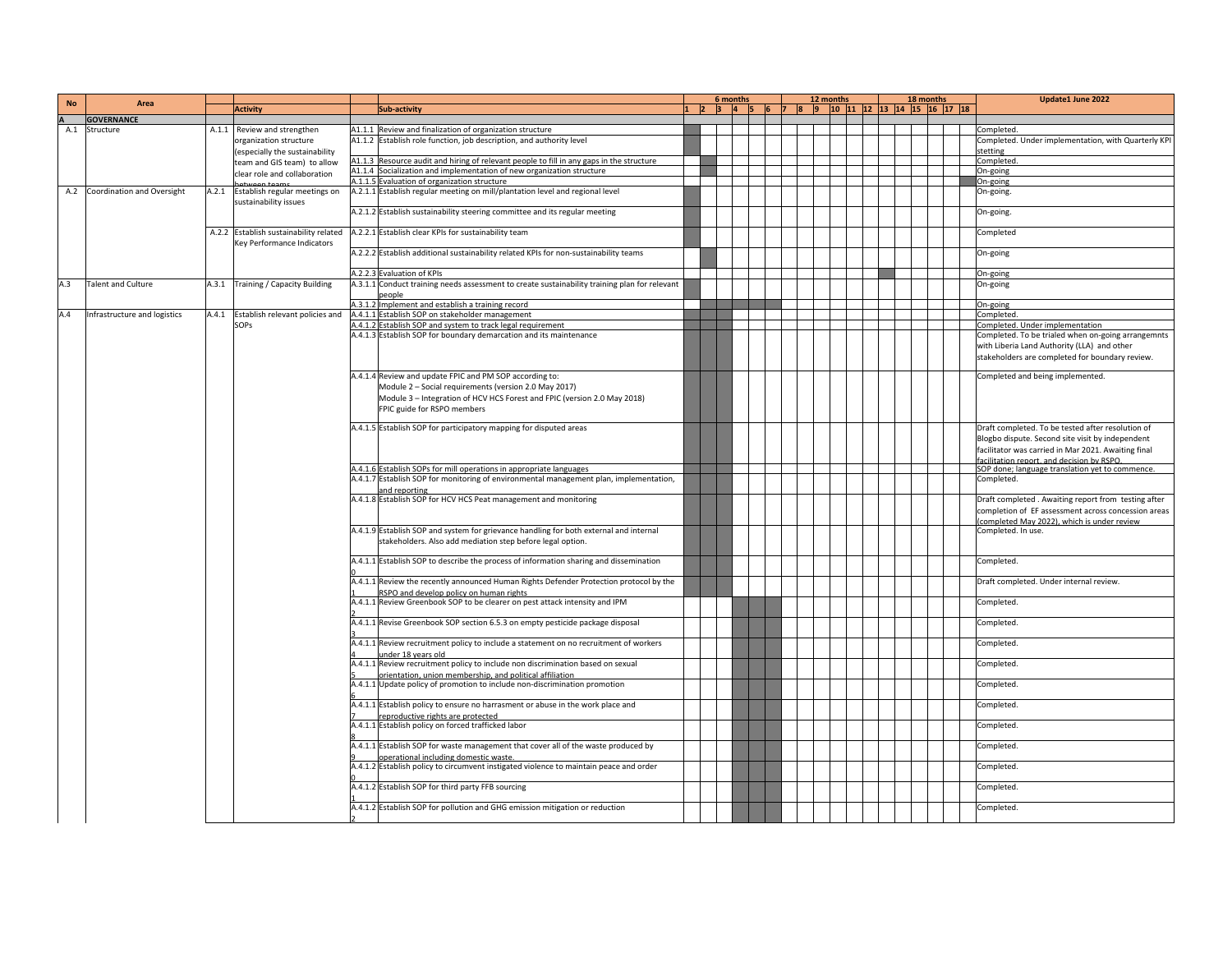| A.4.2 Data and document<br>management | A.4.2.1 - Establish clear filing system for data and documents<br>Ensure that documents and records are protected and retrieval (clarify the<br>responsibilities and authorities for back up and the medium to be used)<br>Establish systematic endorsement of documents shared with the communities<br>(meeting minutes, maps, etc.) | Completed. In operation.                                                                                                                                                                            |
|---------------------------------------|---------------------------------------------------------------------------------------------------------------------------------------------------------------------------------------------------------------------------------------------------------------------------------------------------------------------------------------|-----------------------------------------------------------------------------------------------------------------------------------------------------------------------------------------------------|
|                                       | A.4.2.2 Establish a clear hand over procedure and induction for new personnels on<br>sustainability                                                                                                                                                                                                                                   | Completed.                                                                                                                                                                                          |
|                                       | A.4.2.3 Strengthen the sustainability team in the documentation and filing system (hard<br>and soft copy). Need to be enforced through KPIs                                                                                                                                                                                           | Done. In operation.                                                                                                                                                                                 |
|                                       | A.4.2.4 Strengthen the capacity of the sustainability team to ensure rigorous data record<br>(meeting minute, evidences, endorsements, ) for every meeting with<br>communities/ complaints.                                                                                                                                           | Done. In operation.                                                                                                                                                                                 |
|                                       | A.4.2.5 Evaluation of data and document management                                                                                                                                                                                                                                                                                    | On-going.                                                                                                                                                                                           |
| A.4.3 Tracking of legal               | A.4.3.1 Establish a list of legal requirement and the copy of laws and regulations                                                                                                                                                                                                                                                    | Completed.                                                                                                                                                                                          |
|                                       | A.4.3.2 Establish a comprehensive system to track legal requirements, its update and its<br>compliance analysis, including personnel in charge, source of information, and<br>frequency of update to track the regulation and legal law update.                                                                                       | Draft completed. Under review                                                                                                                                                                       |
|                                       | A.4.3.3 Conduct an assessment of compliance (internal audit) to ensure that all legal<br>requirements are fulfilled                                                                                                                                                                                                                   | On-going. Quarterly updates.                                                                                                                                                                        |
| Establish baseline maps<br>A.4.4      | A.4.4.1 Establish clear and agreed baseline maps for:<br>soil fragility map<br>slope map<br>- HCV and HCS maps<br>Community map and participatory maps<br>Land conflict map / encroachment area<br>- Area planted / developed                                                                                                         | Done. In regular use                                                                                                                                                                                |
|                                       | A.4.4.2 Establish clear guidance on map production, verification, approval and sharing.<br>Ensure that RSPO needs are followed.                                                                                                                                                                                                       | Completed. In regular use                                                                                                                                                                           |
| A.4.5. Appropriate logistics          | A.4.5.1 Assess the logistic needs of the sustainability and GIS team and plan for their<br>provision (transportation, computers, handheld GPS, etc.)                                                                                                                                                                                  | Done                                                                                                                                                                                                |
|                                       | A.4.5.2 Fulfilment of logistical needs                                                                                                                                                                                                                                                                                                | On-going. Partial fulfillment in 2020. To be completed<br>in 2022 Annual Budget. Affected by cost-cutting<br>measures in response to economic downturn, and<br>COVID-19 restriction on procurement. |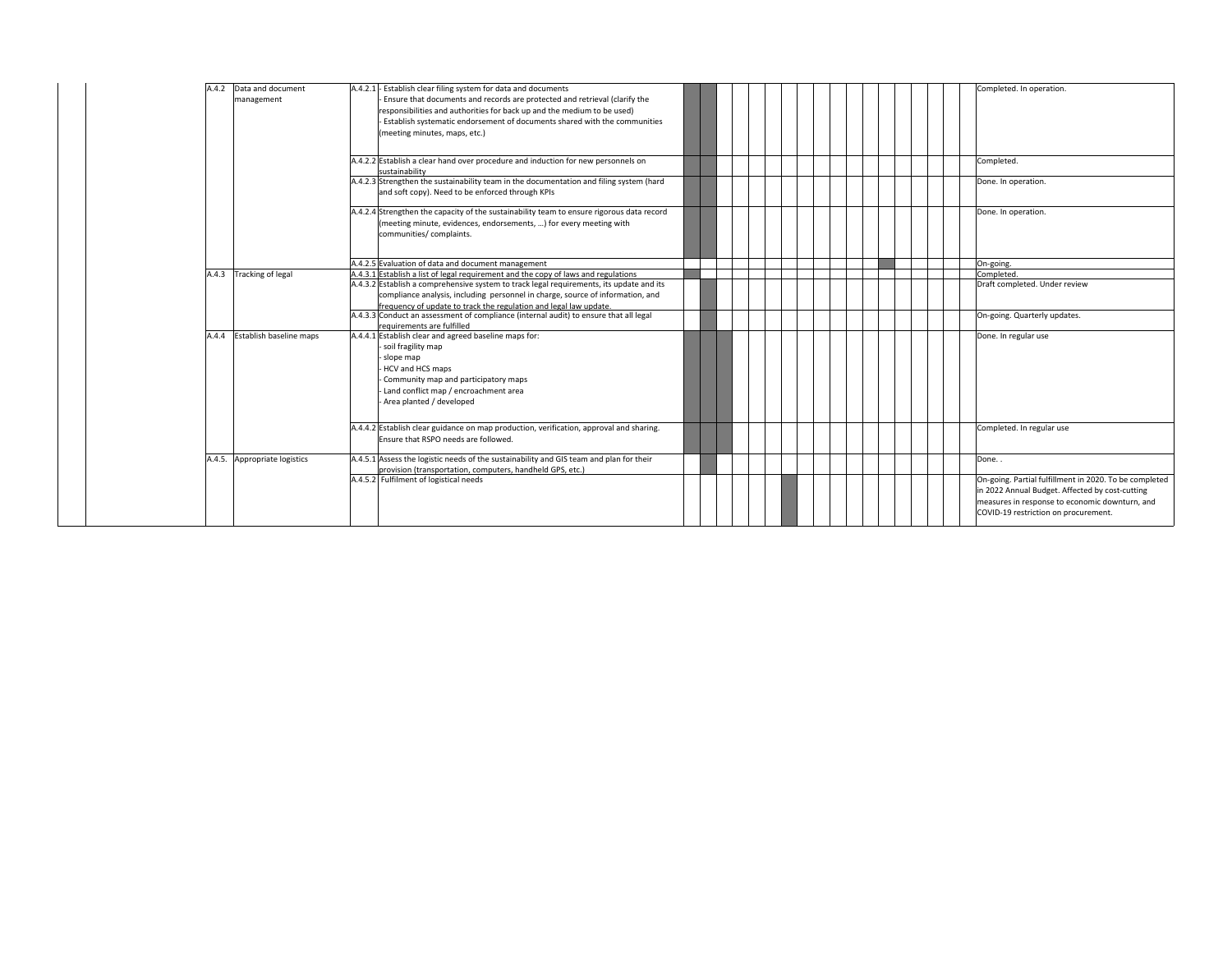|            | <b>ENVIRONMENTAL MANAGEMENT</b>                                                                  |              |                                                                                                                       |                                                                                                                                                                                                    |                                                                                                                                                                                        |                                                                                                      |                                                                                                                                                   |                                                                                                                            |  |  |                                                      |                                                                                                                                                                                                                                                                                                                               |            |  |  |                                                                                                                                                                                                                                                         |          |
|------------|--------------------------------------------------------------------------------------------------|--------------|-----------------------------------------------------------------------------------------------------------------------|----------------------------------------------------------------------------------------------------------------------------------------------------------------------------------------------------|----------------------------------------------------------------------------------------------------------------------------------------------------------------------------------------|------------------------------------------------------------------------------------------------------|---------------------------------------------------------------------------------------------------------------------------------------------------|----------------------------------------------------------------------------------------------------------------------------|--|--|------------------------------------------------------|-------------------------------------------------------------------------------------------------------------------------------------------------------------------------------------------------------------------------------------------------------------------------------------------------------------------------------|------------|--|--|---------------------------------------------------------------------------------------------------------------------------------------------------------------------------------------------------------------------------------------------------------|----------|
| B.1        | No development of and<br>conservation of HCS areas                                               |              | <b>HCS Approach especially on:</b><br>oModule 2 - Social                                                              | $B.1.1$ Organize a training on the new $ B.1.1.1 $ Explore opportunity for HCS training with HCSA Africa and attend training when<br>available                                                     | Exploring appropriate training opportunities in Africa.                                                                                                                                |                                                                                                      |                                                                                                                                                   |                                                                                                                            |  |  |                                                      |                                                                                                                                                                                                                                                                                                                               |            |  |  |                                                                                                                                                                                                                                                         |          |
|            |                                                                                                  |              | 2017)<br>oModule 3 - Integration of HCV                                                                               | requirements (version 2.0 May $ B.1.1.2 O$ btain approval from HCSA on the reports and maps                                                                                                        | On-going. Final EF field assessment scheduled for Q1<br>2022 (after earlier assessments in Sinoe East and GK<br>concession araes). This will inform outcome of on-                     |                                                                                                      |                                                                                                                                                   |                                                                                                                            |  |  |                                                      |                                                                                                                                                                                                                                                                                                                               |            |  |  |                                                                                                                                                                                                                                                         |          |
|            |                                                                                                  |              |                                                                                                                       | B.1.2 Review the previous HCS work B.1.2.1 Review all HCS work (Grand Kru and Sinoe) and produce new updated HCS reports                                                                           | going consultations with HCSA.<br>Done.                                                                                                                                                |                                                                                                      |                                                                                                                                                   |                                                                                                                            |  |  |                                                      |                                                                                                                                                                                                                                                                                                                               |            |  |  |                                                                                                                                                                                                                                                         |          |
|            |                                                                                                  |              | (Grand Kru & Sinoe) in<br>alignment with the new HCS<br>Approach toolkit (integration of<br>the community livelihoods | and maps to be submitted to HCSA<br>B.1.2.2 Ground check of HCS clearance claim and develop remediation action. Develop and<br>implement the ICLUP (Integrated Conservation and Land Use Planning) | Complted (in March 2022) and draft report under<br>review. Verification of all assessed HCV-HCs patches<br>on-going, after which final report for entire<br>concession Target Jul 2022 |                                                                                                      |                                                                                                                                                   |                                                                                                                            |  |  |                                                      |                                                                                                                                                                                                                                                                                                                               |            |  |  |                                                                                                                                                                                                                                                         |          |
|            |                                                                                                  |              |                                                                                                                       |                                                                                                                                                                                                    |                                                                                                                                                                                        | programme (COPP perspective<br>and alternative livelihoods)                                          | B.1.2.3 Define a prospective land acquisition plan for all the new development (Example:<br>Barclayville, Juazon, etc.)                           | Yet to commence. Subject to further consideration on<br>the proposed new areas. Expansion drive suspended<br>indefinietly. |  |  |                                                      |                                                                                                                                                                                                                                                                                                                               |            |  |  |                                                                                                                                                                                                                                                         |          |
| <b>B2</b>  | No development of and<br>conservation of HCV areas                                               |              | B.2.1 Develop management and<br>monitoring plan as well as                                                            | B.2.1.0 Conduct HCS assessments on all developed areas; construct land use change maps,<br>establish cleared HCS and develop new baseline maps                                                     | As in B.1.1.2 above.                                                                                                                                                                   |                                                                                                      |                                                                                                                                                   |                                                                                                                            |  |  |                                                      |                                                                                                                                                                                                                                                                                                                               |            |  |  |                                                                                                                                                                                                                                                         |          |
|            |                                                                                                  |              | implementation for protecting<br>the HCV area.                                                                        | B.2.1.0 Conduct HCV/HCS Assessments for MoU areas for planned development                                                                                                                          | As in B.1.1.2 above.                                                                                                                                                                   |                                                                                                      |                                                                                                                                                   |                                                                                                                            |  |  |                                                      |                                                                                                                                                                                                                                                                                                                               |            |  |  |                                                                                                                                                                                                                                                         |          |
|            |                                                                                                  |              |                                                                                                                       | B.2.1.0 Update HCV/HCS maps                                                                                                                                                                        | As in B.1.1.2 above.                                                                                                                                                                   |                                                                                                      |                                                                                                                                                   |                                                                                                                            |  |  |                                                      |                                                                                                                                                                                                                                                                                                                               |            |  |  |                                                                                                                                                                                                                                                         |          |
|            |                                                                                                  |              |                                                                                                                       | B.2.1.0 Get community agreement and incorporate into MOU                                                                                                                                           | As in B.1.1.2 above.                                                                                                                                                                   |                                                                                                      |                                                                                                                                                   |                                                                                                                            |  |  |                                                      |                                                                                                                                                                                                                                                                                                                               |            |  |  |                                                                                                                                                                                                                                                         |          |
|            |                                                                                                  |              |                                                                                                                       | B.2.1.1 Development of management and monitoring plan according to established HCV                                                                                                                 | As in B.1.1.2 above.                                                                                                                                                                   |                                                                                                      |                                                                                                                                                   |                                                                                                                            |  |  |                                                      |                                                                                                                                                                                                                                                                                                                               |            |  |  |                                                                                                                                                                                                                                                         |          |
|            |                                                                                                  |              |                                                                                                                       | B.2.1.1 Development of forest restoration / remediation / conservation plan based on HCSA<br>decision                                                                                              | As in B.1.1.2 above.                                                                                                                                                                   |                                                                                                      |                                                                                                                                                   |                                                                                                                            |  |  |                                                      |                                                                                                                                                                                                                                                                                                                               |            |  |  |                                                                                                                                                                                                                                                         |          |
|            |                                                                                                  |              |                                                                                                                       | B.2.1.2 Conduct socialization to Operations, workers and community to increase awareness<br>and protection of HCV and HCS areas                                                                    | On-going as part of routine community and employee<br>engagement                                                                                                                       |                                                                                                      |                                                                                                                                                   |                                                                                                                            |  |  |                                                      |                                                                                                                                                                                                                                                                                                                               |            |  |  |                                                                                                                                                                                                                                                         |          |
|            |                                                                                                  |              |                                                                                                                       | B.2.1.2 Demarcation of buffer zones and no-go areas                                                                                                                                                | On-going                                                                                                                                                                               |                                                                                                      |                                                                                                                                                   |                                                                                                                            |  |  |                                                      |                                                                                                                                                                                                                                                                                                                               |            |  |  |                                                                                                                                                                                                                                                         |          |
|            |                                                                                                  |              |                                                                                                                       |                                                                                                                                                                                                    |                                                                                                                                                                                        | B.2.1.3 Conduct field inspections conducted regularly to ensure implementation of<br>mitigation plan | Inspection on-going. To be reviewed and<br>consolidateed subject to final report of HCV-HCS re-<br>assessment, and submission of mitigation plan. |                                                                                                                            |  |  |                                                      |                                                                                                                                                                                                                                                                                                                               |            |  |  |                                                                                                                                                                                                                                                         |          |
| <b>B.3</b> | Yield improvement without<br>intensification of use of<br>chemical pesticides and<br>fertilizers |              |                                                                                                                       |                                                                                                                                                                                                    |                                                                                                                                                                                        |                                                                                                      |                                                                                                                                                   |                                                                                                                            |  |  | B.3.1 Establishment of integrated<br>pest management | B.3.1.1 Establishment of IPM Plan, which contain identification of potential pests and<br>thresholds, technic use to control (cultural, biological, mechanical and physical<br>methods) pest attacking, identify and plant native species used as part of biological<br>control method refer to SOP and Concession Agreement. | Completed. |  |  |                                                                                                                                                                                                                                                         |          |
|            |                                                                                                  |              |                                                                                                                       | B.3.1.2 Having well documented IPM implementation records including records of training<br>to IPM workers                                                                                          | Completed.                                                                                                                                                                             |                                                                                                      |                                                                                                                                                   |                                                                                                                            |  |  |                                                      |                                                                                                                                                                                                                                                                                                                               |            |  |  |                                                                                                                                                                                                                                                         |          |
|            |                                                                                                  | <b>B.3.2</b> | Proper usage of POME for<br>fertilizers                                                                               | B.3.2.1 Conduct study of the optimum area for POME application for effluent mill with<br>capacity 40 mt FFB/hour and for new pond capacity.                                                        | Completed.                                                                                                                                                                             |                                                                                                      |                                                                                                                                                   |                                                                                                                            |  |  |                                                      |                                                                                                                                                                                                                                                                                                                               |            |  |  |                                                                                                                                                                                                                                                         |          |
|            |                                                                                                  |              |                                                                                                                       | B.3.2.2 Tarjuowon North (TNRE) estate/TRJM needs to record how much the total POME<br>application, replace broken flowmeter                                                                        | Completed.                                                                                                                                                                             |                                                                                                      |                                                                                                                                                   |                                                                                                                            |  |  |                                                      |                                                                                                                                                                                                                                                                                                                               |            |  |  |                                                                                                                                                                                                                                                         |          |
|            |                                                                                                  |              |                                                                                                                       | B.3.2.3 Building of additional POME pond                                                                                                                                                           | Completed.                                                                                                                                                                             |                                                                                                      |                                                                                                                                                   |                                                                                                                            |  |  |                                                      |                                                                                                                                                                                                                                                                                                                               |            |  |  |                                                                                                                                                                                                                                                         |          |
| <b>B.4</b> | Greenhouse gas emissions                                                                         |              | gas emissions                                                                                                         | B.4.1 Report and reduce greenhouse B.4.1.1 Conduct assesment of pollution and GHG emission resource from the entire<br>operational aspect                                                          | Completed.                                                                                                                                                                             |                                                                                                      |                                                                                                                                                   |                                                                                                                            |  |  |                                                      |                                                                                                                                                                                                                                                                                                                               |            |  |  |                                                                                                                                                                                                                                                         |          |
|            |                                                                                                  |              |                                                                                                                       | B.4.1.2 Establish action plan to mitigate or reduce the pollution and GHG emission.                                                                                                                | Completed.                                                                                                                                                                             |                                                                                                      |                                                                                                                                                   |                                                                                                                            |  |  |                                                      |                                                                                                                                                                                                                                                                                                                               |            |  |  |                                                                                                                                                                                                                                                         |          |
|            |                                                                                                  |              |                                                                                                                       | B.4.1.3 Calculate the operational GHG emission using RSPO GHG calculator ver.3.1 and<br>report it to RSPO.                                                                                         | Done. Iterative process.                                                                                                                                                               |                                                                                                      |                                                                                                                                                   |                                                                                                                            |  |  |                                                      |                                                                                                                                                                                                                                                                                                                               |            |  |  |                                                                                                                                                                                                                                                         |          |
| <b>B.5</b> | Waste management                                                                                 |              | B.5.1 Improve waste management                                                                                        | B.5.1.1 Check BOD and other parameter in POME discharge to plantation refer to<br>regulation.                                                                                                      | Done. Iterative process.                                                                                                                                                               |                                                                                                      |                                                                                                                                                   |                                                                                                                            |  |  |                                                      |                                                                                                                                                                                                                                                                                                                               |            |  |  |                                                                                                                                                                                                                                                         |          |
|            |                                                                                                  |              |                                                                                                                       | B.5.1.2 Engage the government about the license/permit for the hazardous warehouse base<br>on the EMPL Regulation Section 64                                                                       | Engagement done. Licencing process under periodic<br>review.                                                                                                                           |                                                                                                      |                                                                                                                                                   |                                                                                                                            |  |  |                                                      |                                                                                                                                                                                                                                                                                                                               |            |  |  |                                                                                                                                                                                                                                                         |          |
|            |                                                                                                  |              |                                                                                                                       | B.5.1.3 Stored and disposed used chemicals and their containers responsibly according to<br>GVL Procedure, EMPL and best practices.                                                                | Done. Iterrative process.                                                                                                                                                              |                                                                                                      |                                                                                                                                                   |                                                                                                                            |  |  |                                                      |                                                                                                                                                                                                                                                                                                                               |            |  |  |                                                                                                                                                                                                                                                         |          |
|            |                                                                                                  |              |                                                                                                                       | B.5.1.4 Have well documented waste management and disposal plan to avoid or reduce<br>pollution                                                                                                    | Completed.                                                                                                                                                                             |                                                                                                      |                                                                                                                                                   |                                                                                                                            |  |  |                                                      |                                                                                                                                                                                                                                                                                                                               |            |  |  |                                                                                                                                                                                                                                                         |          |
|            |                                                                                                  |              |                                                                                                                       |                                                                                                                                                                                                    |                                                                                                                                                                                        |                                                                                                      |                                                                                                                                                   |                                                                                                                            |  |  |                                                      |                                                                                                                                                                                                                                                                                                                               |            |  |  | B.5.1.5 Arrange logbook for hazardous warehouse. Some of the amount must refer to the<br>logbook of general warehouse. For example amount of ex-pesticide bin in to the<br>hazardous warehouse must be consider to the amount of pesticide bin put from | On-going |
|            |                                                                                                  |              |                                                                                                                       | hemical warehouse<br>B.5.1.6 Develop the implementation of 3R (Reduse, Reuse, Recycle) and separation of                                                                                           | Completed.                                                                                                                                                                             |                                                                                                      |                                                                                                                                                   |                                                                                                                            |  |  |                                                      |                                                                                                                                                                                                                                                                                                                               |            |  |  |                                                                                                                                                                                                                                                         |          |
|            |                                                                                                  |              |                                                                                                                       | domestic waste into organic and inorganic waste to simplify the management.                                                                                                                        |                                                                                                                                                                                        |                                                                                                      |                                                                                                                                                   |                                                                                                                            |  |  |                                                      |                                                                                                                                                                                                                                                                                                                               |            |  |  |                                                                                                                                                                                                                                                         |          |
| <b>B.6</b> | <b>Energy efficiency</b>                                                                         |              | B.6.1 Improve energy efficiency                                                                                       | B.6.1.1 Improve efficiency of the use of fossil fuel and optimization of renewable energy.                                                                                                         | On-going                                                                                                                                                                               |                                                                                                      |                                                                                                                                                   |                                                                                                                            |  |  |                                                      |                                                                                                                                                                                                                                                                                                                               |            |  |  |                                                                                                                                                                                                                                                         |          |
|            |                                                                                                  |              |                                                                                                                       | B.6.1.2 GVL should calculate how much renewable energy use per ton CPO or palm product,<br>estimated fuel use by on-site contract workers and transport and machinery                              | Draft completed. Review on-going.                                                                                                                                                      |                                                                                                      |                                                                                                                                                   |                                                                                                                            |  |  |                                                      |                                                                                                                                                                                                                                                                                                                               |            |  |  |                                                                                                                                                                                                                                                         |          |
|            |                                                                                                  |              |                                                                                                                       | operations and electricity use in operations.                                                                                                                                                      |                                                                                                                                                                                        |                                                                                                      |                                                                                                                                                   |                                                                                                                            |  |  |                                                      |                                                                                                                                                                                                                                                                                                                               |            |  |  |                                                                                                                                                                                                                                                         |          |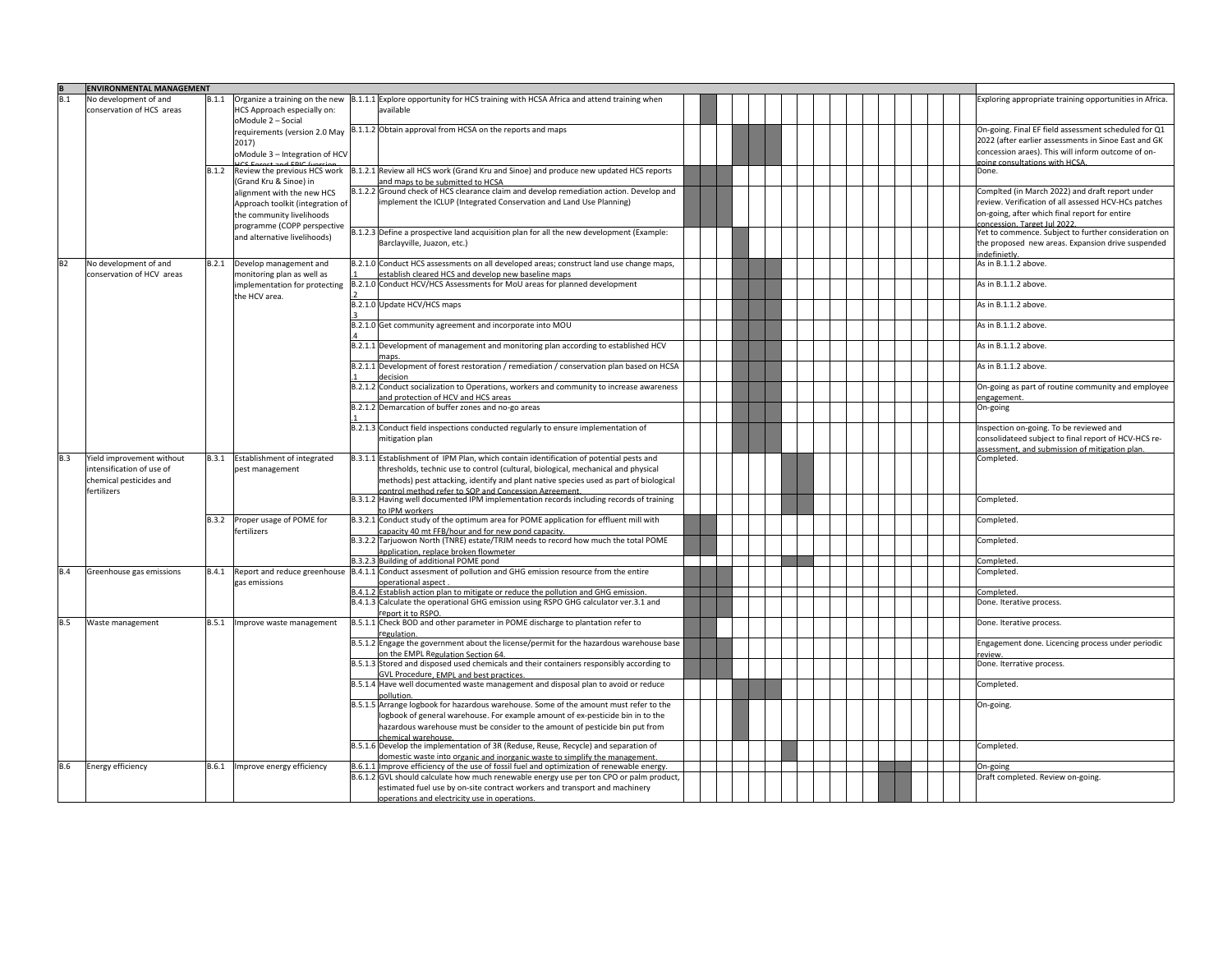|     | SOCIAL AND COMMUNITY ENGAGEMENT                                                   |       |                                                                                                                            |                                                                                                                                                                                                                                                                                                 |  |  |  |  |                                                                                                                                                                                                                                                                     |  |                                                                                                                                                    |                                                                                                                                                                                                                                                                                             |  |  |  |                                                                                                        |           |
|-----|-----------------------------------------------------------------------------------|-------|----------------------------------------------------------------------------------------------------------------------------|-------------------------------------------------------------------------------------------------------------------------------------------------------------------------------------------------------------------------------------------------------------------------------------------------|--|--|--|--|---------------------------------------------------------------------------------------------------------------------------------------------------------------------------------------------------------------------------------------------------------------------|--|----------------------------------------------------------------------------------------------------------------------------------------------------|---------------------------------------------------------------------------------------------------------------------------------------------------------------------------------------------------------------------------------------------------------------------------------------------|--|--|--|--------------------------------------------------------------------------------------------------------|-----------|
| C.1 | <b>FPIC Process</b>                                                               |       | any process and                                                                                                            | C.1.1 Review all FPIC process to fulfill C.1.1.1 Review and update the FPIC documentation process in alignment with the SOP that<br>will be updated. This include improvement of scoping process and identification of<br>community's self chosen representatives                               |  |  |  |  | Completed.                                                                                                                                                                                                                                                          |  |                                                                                                                                                    |                                                                                                                                                                                                                                                                                             |  |  |  |                                                                                                        |           |
|     |                                                                                   |       | documentation gaps                                                                                                         | C.1.1.2 Conduct the boundary demarcation based on FPIC procedure with clear markers<br>and maintain them regularly.                                                                                                                                                                             |  |  |  |  | In collaboration with Liberia Lands Authority (LLA).<br>Implementation target defered until further notice,<br>due to review of funding mechanism.                                                                                                                  |  |                                                                                                                                                    |                                                                                                                                                                                                                                                                                             |  |  |  |                                                                                                        |           |
|     |                                                                                   |       |                                                                                                                            | C.1.1.3 Improve ESIA report by conducting participatory SIA assessment . Develop plans for<br>avoidance or mitigation of negative impacts and promotion of the positive and<br>monitoring of impacts                                                                                            |  |  |  |  | Entire environmnrtal and social requirements subject<br>to on-going discussions with HCSA and RSPO                                                                                                                                                                  |  |                                                                                                                                                    |                                                                                                                                                                                                                                                                                             |  |  |  |                                                                                                        |           |
|     |                                                                                   |       |                                                                                                                            | C.1.1.4 Develop a monitoring system with regular reporting to outline the plan on<br>mitigation, implementation and monitoring according to the SIA report.                                                                                                                                     |  |  |  |  | Entire environmnrtal and social requirements subject<br>to on-going discussions with HCSA and RSPO                                                                                                                                                                  |  |                                                                                                                                                    |                                                                                                                                                                                                                                                                                             |  |  |  |                                                                                                        |           |
|     |                                                                                   |       | C.1.2 Review all MOUs to fulfill any<br>process, documentation gaps<br>and the implementation level<br>of each MOUs signed | C.1.2.1 Converting provisional MOUs to permanent MOUs, whether to include maintenance<br>and refurbishment schedules (for specified period) in updated Social Agreements.                                                                                                                       |  |  |  |  | On-going. Target completion depends on agreement<br>of independent facilitator appointed by RSPO for<br>community with recorded grievances, and on the<br>response of communities in securing legal advise and<br>making their input for others. Review of all MOUs |  |                                                                                                                                                    |                                                                                                                                                                                                                                                                                             |  |  |  |                                                                                                        |           |
|     |                                                                                   |       |                                                                                                                            | C.1.2.1.1 Butaw                                                                                                                                                                                                                                                                                 |  |  |  |  | Already Permanent. Review schduled for 2022.                                                                                                                                                                                                                        |  |                                                                                                                                                    |                                                                                                                                                                                                                                                                                             |  |  |  |                                                                                                        |           |
|     |                                                                                   |       |                                                                                                                            | C.1.2.1.2 Tarjuowon                                                                                                                                                                                                                                                                             |  |  |  |  | Already Permanent. Review schduled for 2022.                                                                                                                                                                                                                        |  |                                                                                                                                                    |                                                                                                                                                                                                                                                                                             |  |  |  |                                                                                                        |           |
|     |                                                                                   |       |                                                                                                                            | C.1.2.1.3 Others                                                                                                                                                                                                                                                                                |  |  |  |  | Review of all MOUs scheduled for 2022.                                                                                                                                                                                                                              |  |                                                                                                                                                    |                                                                                                                                                                                                                                                                                             |  |  |  |                                                                                                        |           |
|     |                                                                                   |       |                                                                                                                            | C.1.2.2 Define a company standard (quality, type, budget, ) for each type of infrastructure<br>to be constructed or rehabilitated                                                                                                                                                               |  |  |  |  | Done.                                                                                                                                                                                                                                                               |  |                                                                                                                                                    |                                                                                                                                                                                                                                                                                             |  |  |  |                                                                                                        |           |
|     |                                                                                   |       |                                                                                                                            | C.1.2.3 Prepare the budget needed to fill the implementation gaps as per the agreed<br>timeframe of each MOUs signed                                                                                                                                                                            |  |  |  |  | Done.                                                                                                                                                                                                                                                               |  |                                                                                                                                                    |                                                                                                                                                                                                                                                                                             |  |  |  |                                                                                                        |           |
|     |                                                                                   |       |                                                                                                                            | C.1.2.4 Improve joint monitoring (GVL and communities) of MoU implementation and<br>release an annual report                                                                                                                                                                                    |  |  |  |  | Completed. Reports under review with communities;<br>to be shared with NBC in Q2 2022.                                                                                                                                                                              |  |                                                                                                                                                    |                                                                                                                                                                                                                                                                                             |  |  |  |                                                                                                        |           |
|     |                                                                                   |       |                                                                                                                            | C.1.2.5 Clarify to the communities the following concept:<br>areas developed/planted,<br>areas developed non planted (infrastructure, conservation, etc.)<br>areas non developed non planted (conservation areas)<br>and the implication on communities benefits (CDF, employment, taxes, etc.) |  |  |  |  | On-going. Iterative.                                                                                                                                                                                                                                                |  |                                                                                                                                                    |                                                                                                                                                                                                                                                                                             |  |  |  |                                                                                                        |           |
|     |                                                                                   |       |                                                                                                                            |                                                                                                                                                                                                                                                                                                 |  |  |  |  |                                                                                                                                                                                                                                                                     |  | C.1.2.6 Review development maps (from the base maps including the version shared with<br>local communities) and conduct the reconciliation process |                                                                                                                                                                                                                                                                                             |  |  |  | On-going. Some communities seeking third party<br>support for verification of boundaries and acreages. |           |
| C.2 | Responsible handling of conflict<br>and grievances, and resolution<br>of conflict | C.2.1 |                                                                                                                            |                                                                                                                                                                                                                                                                                                 |  |  |  |  |                                                                                                                                                                                                                                                                     |  | Improve the system to ensure<br>that complaints or grievances<br>including land claims are<br>addressed or resolved in an<br>effective, timely and | C.2.1.1 Socialize SOP on grievance and conflict handling and have a proper documentation<br>and resolution process. Deeper training for social team including use of complaint<br>management table and assign a team member per estate to be in charge of the<br>complaint management table |  |  |  |                                                                                                        | On-going. |
|     |                                                                                   |       | appropriate manner (internal<br>and external)                                                                              | C.2.1.2 Establish internal grievance committee including Operation & Sustainability.                                                                                                                                                                                                            |  |  |  |  | Done. On-going.                                                                                                                                                                                                                                                     |  |                                                                                                                                                    |                                                                                                                                                                                                                                                                                             |  |  |  |                                                                                                        |           |
|     |                                                                                   |       |                                                                                                                            | C.2.1.3 Ensure that all documents related to grievance resolution are properly stored and<br>access to the document                                                                                                                                                                             |  |  |  |  | Done. On-going.                                                                                                                                                                                                                                                     |  |                                                                                                                                                    |                                                                                                                                                                                                                                                                                             |  |  |  |                                                                                                        |           |
|     |                                                                                   |       |                                                                                                                            | C.2.1.4 Conduct monthly review and summary of grievances and complaint in each Estate<br>and feed the Top Management dashboard to support decision making in term of<br>improvement (stakeholder engagement, etc.)                                                                              |  |  |  |  | On-going.                                                                                                                                                                                                                                                           |  |                                                                                                                                                    |                                                                                                                                                                                                                                                                                             |  |  |  |                                                                                                        |           |
|     |                                                                                   |       |                                                                                                                            | C.2.1.5 Create awareness to communities on GVL grievance management system                                                                                                                                                                                                                      |  |  |  |  | Started in May 2019. On-going (iterative).                                                                                                                                                                                                                          |  |                                                                                                                                                    |                                                                                                                                                                                                                                                                                             |  |  |  |                                                                                                        |           |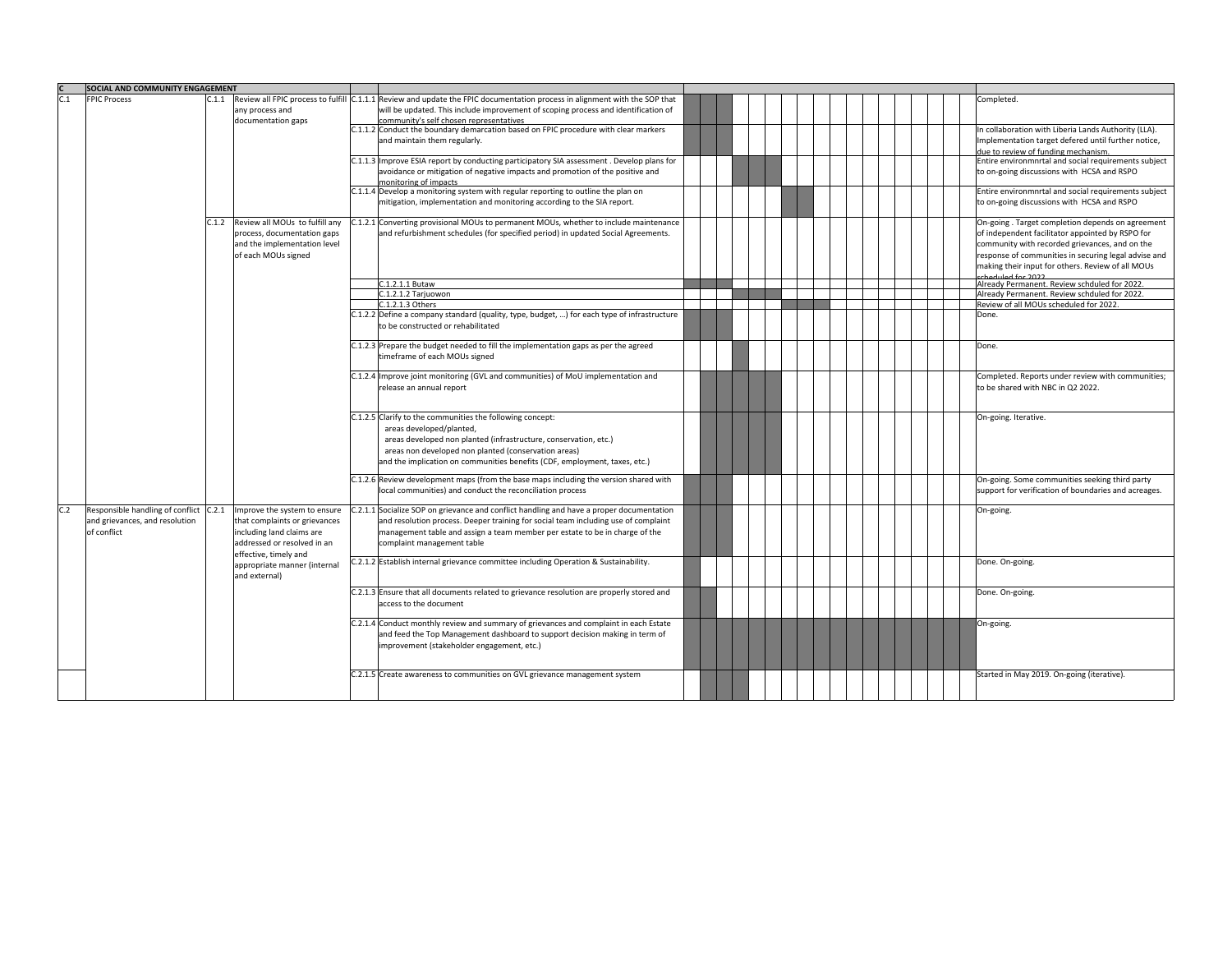| C.3            | Open and constructive<br>engagement with local, national<br>and international stakeholders |  | C.3.1 Stakeholder management<br>system                                                  |               | C.3.1.1 Conduct stakeholders mapping and categorization (local communities and their<br>respective diaspora, government, CSO, development organization, workers, etc.) at:<br>County level<br>National level and<br>International level<br>Etc.<br>C.3.1.2 Develop logbook of information requests and responses.                      |                                                                                                                                                    |  |  | Done.<br>Commenced in June 2019. On-going                                                                                                                                                                                                                            |           |  |  |  |
|----------------|--------------------------------------------------------------------------------------------|--|-----------------------------------------------------------------------------------------|---------------|----------------------------------------------------------------------------------------------------------------------------------------------------------------------------------------------------------------------------------------------------------------------------------------------------------------------------------------|----------------------------------------------------------------------------------------------------------------------------------------------------|--|--|----------------------------------------------------------------------------------------------------------------------------------------------------------------------------------------------------------------------------------------------------------------------|-----------|--|--|--|
|                |                                                                                            |  |                                                                                         |               | C.3.1.3 Develop and maintain list of publicly available document and the stakeholders                                                                                                                                                                                                                                                  |                                                                                                                                                    |  |  | Done.                                                                                                                                                                                                                                                                |           |  |  |  |
|                |                                                                                            |  |                                                                                         |               | related to those information                                                                                                                                                                                                                                                                                                           |                                                                                                                                                    |  |  |                                                                                                                                                                                                                                                                      |           |  |  |  |
| C <sub>4</sub> | Community development                                                                      |  | C.4.1   Implementation of CDF                                                           |               | C.3.1.4 Set up the stakeholders platform per County of operation<br>C.4.1.1 Continue the channeling of funds as agreed to the community                                                                                                                                                                                                |                                                                                                                                                    |  |  | To be rationalised. Discussions with NBC on-going.<br>Ministry of Internal affairs (MIA) is also setting up a<br>similar platform to contonue/complement that of<br>NBC. HCSA Remediation plan also requires setting up<br>of Multi-Stakeholder Platform<br>On-going |           |  |  |  |
|                | programmes                                                                                 |  |                                                                                         |               |                                                                                                                                                                                                                                                                                                                                        |                                                                                                                                                    |  |  |                                                                                                                                                                                                                                                                      |           |  |  |  |
|                |                                                                                            |  |                                                                                         |               | C.4.1.2 Establish detailed information on its progress on CDF, strategy and timeline to fulfill<br>this commitment in its progress report. In addition, the company shall also inform<br>the communities whether any program is postponed                                                                                              |                                                                                                                                                    |  |  | On-going.                                                                                                                                                                                                                                                            |           |  |  |  |
|                |                                                                                            |  |                                                                                         |               | C.4.1.3 Continue the brainstorming with IDH and keys stakeholder on the COPP                                                                                                                                                                                                                                                           |                                                                                                                                                    |  |  | Process temporarily suspended pending further<br>consultation with government, and rewiew of<br>alternative suitable model and financing mechanisms.<br>GVL also exploring other options outside this on-going<br>consultation                                       |           |  |  |  |
| C <sub>5</sub> | Land tenure rights                                                                         |  | C.5.1 Develop appropriate land<br>tenure study guidelines to                            |               | C.5.1.1 Improve Land Tenure Study according to RSPO guideline 2015                                                                                                                                                                                                                                                                     |                                                                                                                                                    |  |  | Yet to commence. The feasibility of implementation<br>to be reviewed.                                                                                                                                                                                                |           |  |  |  |
|                |                                                                                            |  | provide guidance on                                                                     |               | C.5.1.2 Improiving Participatory Mapping according to RSPO guideline 2015                                                                                                                                                                                                                                                              |                                                                                                                                                    |  |  | On-going. Routine process.                                                                                                                                                                                                                                           |           |  |  |  |
|                |                                                                                            |  | conducting land tenure study ir<br>order to understand the<br>raditional land ownership |               | C.5.1.3 Raise awareness to the sustainability staff on the new land Act and the potential<br>mplication on the outreach                                                                                                                                                                                                                |                                                                                                                                                    |  |  | Done.                                                                                                                                                                                                                                                                |           |  |  |  |
| D.1            | Responsible Employment                                                                     |  | D.1.1. Documented and transparent<br>recruitment                                        |               | D.1.1. Ensure the recruitment process prioritizing local community base on signed MoU.                                                                                                                                                                                                                                                 |                                                                                                                                                    |  |  | On-going. Routine process.                                                                                                                                                                                                                                           |           |  |  |  |
|                |                                                                                            |  |                                                                                         | $\mathcal{P}$ | D.1.1. Calculate the worker quota of every county can be recruited base on manpower<br>requirement and potential MoU released.                                                                                                                                                                                                         |                                                                                                                                                    |  |  | On-going. Routine process.                                                                                                                                                                                                                                           |           |  |  |  |
|                |                                                                                            |  |                                                                                         |               | D.1.1.3 Develop, disclose and implement a transparent recruitment procedure for<br>skilled/specialized position and non skilled position.                                                                                                                                                                                              |                                                                                                                                                    |  |  | On-going                                                                                                                                                                                                                                                             |           |  |  |  |
|                |                                                                                            |  |                                                                                         |               |                                                                                                                                                                                                                                                                                                                                        | D.1.1.4 Ensure full alignment with the Operation and Social team on areas planted prior to<br>any communication to the communities for employment. |  |  |                                                                                                                                                                                                                                                                      | On-going. |  |  |  |
|                |                                                                                            |  |                                                                                         |               | D.1.1.5 Review and revise the recruitment mechanism in HR Manual and HR Recruitment<br>Policy ensure there are the clauses set the recruitment or job training process<br>proposely hired from the local community without any payment and transparent.<br>also about job vacancy information to the town and city leader if required. |                                                                                                                                                    |  |  | On-going. Under routine improvement.                                                                                                                                                                                                                                 |           |  |  |  |
|                |                                                                                            |  |                                                                                         |               | D.1.1.6 Set up the publication of the community recruitment to external stakeholders.                                                                                                                                                                                                                                                  |                                                                                                                                                    |  |  | Done.                                                                                                                                                                                                                                                                |           |  |  |  |
|                |                                                                                            |  | D.1.2 Acquaint the employee to the                                                      | D.1.2.        | D.1.1.7 GVL support the local worker to have the ID.<br>Establish a policy or procedure for new employee/worker include socialization of                                                                                                                                                                                               |                                                                                                                                                    |  |  | Completed.<br>On-going. Under review, as part of company                                                                                                                                                                                                             |           |  |  |  |
|                |                                                                                            |  | company                                                                                 |               | regulacy, CBA, job description, contract, recruitment related to MoU, working hours,                                                                                                                                                                                                                                                   |                                                                                                                                                    |  |  | restructuring.                                                                                                                                                                                                                                                       |           |  |  |  |
|                |                                                                                            |  |                                                                                         |               | D.1.2. New Employee orientation: socialization of regulacy, CBA, job description, contract,<br>ecruitment related to MoU, working hours, etc                                                                                                                                                                                           |                                                                                                                                                    |  |  | On-going (iterative).                                                                                                                                                                                                                                                |           |  |  |  |
|                |                                                                                            |  | D.1.3 Ensure provision of proper                                                        |               | D.1.3.1 Identify the worker who have not signed a contract                                                                                                                                                                                                                                                                             |                                                                                                                                                    |  |  | Completed for existing employees.                                                                                                                                                                                                                                    |           |  |  |  |
|                |                                                                                            |  | contract                                                                                |               | D.1.3.2 Make sure the worker keep the copy of the contract<br>D.1.3.3 Consider the workers who do not speak english, and arrange the contract with their                                                                                                                                                                               |                                                                                                                                                    |  |  | Done.<br>Done.                                                                                                                                                                                                                                                       |           |  |  |  |
|                |                                                                                            |  |                                                                                         |               |                                                                                                                                                                                                                                                                                                                                        |                                                                                                                                                    |  |  | anguage                                                                                                                                                                                                                                                              |           |  |  |  |
|                |                                                                                            |  |                                                                                         |               | D.1.3.4 Revise the contract format, and add on the other relevant information i.e. working<br>hours, union membership and the membership fee                                                                                                                                                                                           |                                                                                                                                                    |  |  | Revision done. Ammendments incorporated into<br>completed CBA review; will be concluded when<br>preanizational restructurine is finalized                                                                                                                            |           |  |  |  |
|                |                                                                                            |  | D.1.4 Ensure proper salary<br>administration and on time<br>payment                     |               | D.1.4.1 The deduction of salary should have an agreement from the relevant workers. So,<br>for current workers who have had a contract so company needs to arrange the<br>power of attorney to company to deduct their salary for NASSCORP, union, etc.                                                                                |                                                                                                                                                    |  |  | On-going.                                                                                                                                                                                                                                                            |           |  |  |  |
|                |                                                                                            |  |                                                                                         |               | D.1.4.2 Consider to implement the regulation that stated in the HR manual to review the<br>pasic salary annually                                                                                                                                                                                                                       |                                                                                                                                                    |  |  | On-going.                                                                                                                                                                                                                                                            |           |  |  |  |
|                |                                                                                            |  |                                                                                         |               | D.1.4.3 Propose to initiate a living wage study for the workers                                                                                                                                                                                                                                                                        |                                                                                                                                                    |  |  | Yet to commence. Awaiting national DLW<br>benchmarking, possibly with inputs/support from<br>RSPO DLW initiative                                                                                                                                                     |           |  |  |  |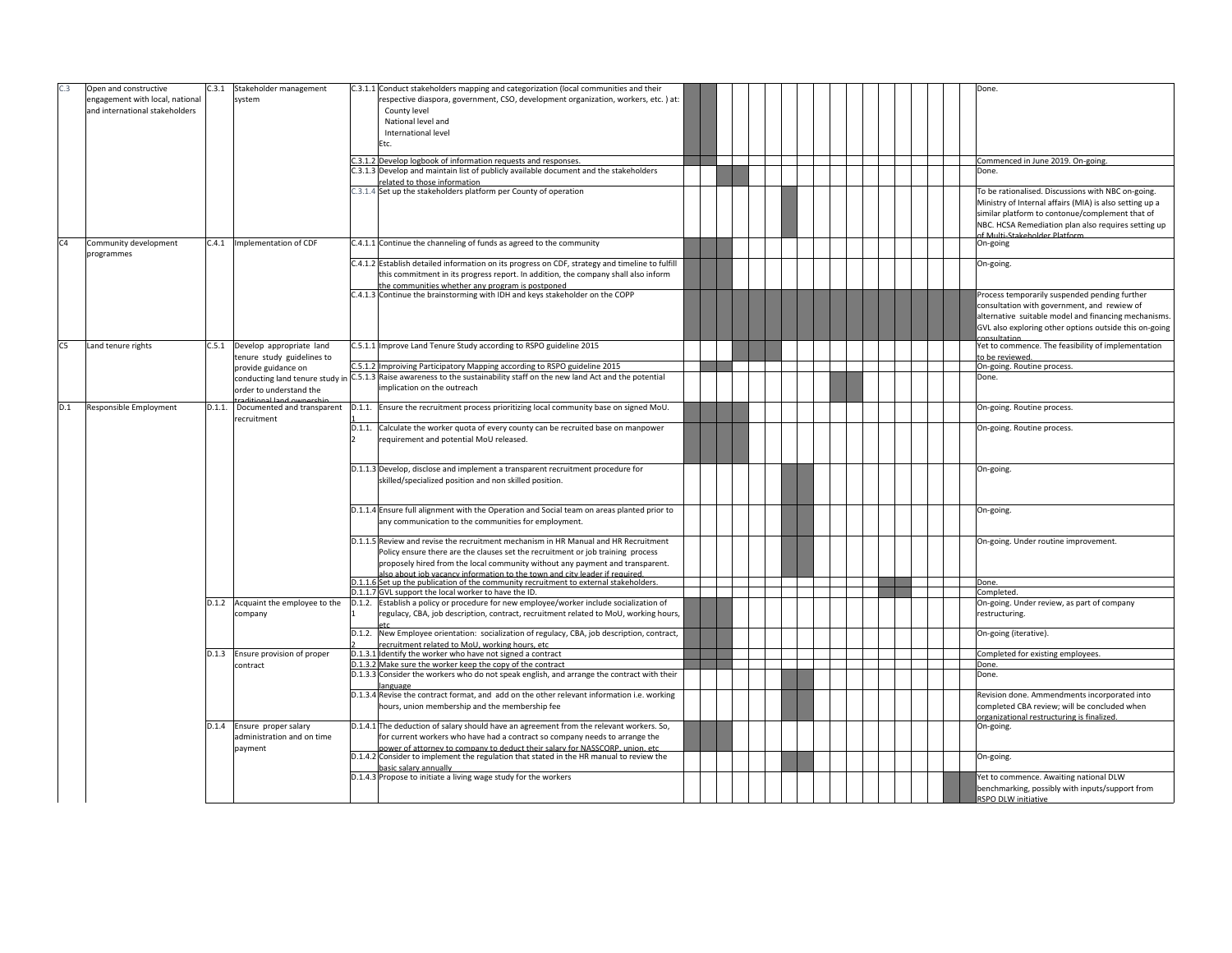|                                  |       |                                     | D.1.5 Ensure compliance of working D.1.5.1 Conduct the SOP of finger printing                                                             |  |  |  | Completed. On-going.                                                 |
|----------------------------------|-------|-------------------------------------|-------------------------------------------------------------------------------------------------------------------------------------------|--|--|--|----------------------------------------------------------------------|
|                                  |       | time                                | D.1.5.2 Conduct the procedure/policy of break time of worker that need to stand by i.e.                                                   |  |  |  | On-going. Part of completed CBA review and company                   |
|                                  |       |                                     | security, machine operator in mill, etc                                                                                                   |  |  |  |                                                                      |
|                                  |       |                                     | D.1.5.3 Working hour procedure in CBA needs to adjust to the regulation stated in HR and                                                  |  |  |  | restructuring.<br>On-going. Part of completed CBA review and company |
|                                  |       |                                     | <b>Employement refference Manual</b>                                                                                                      |  |  |  |                                                                      |
|                                  |       |                                     | D.1.5.4 Procedure to conduct the over time working (overtime agreement letter, detail                                                     |  |  |  | restructuring<br>On-going. Part of completed CBA review and company  |
|                                  |       |                                     |                                                                                                                                           |  |  |  |                                                                      |
|                                  |       |                                     | pavment)<br>D.1.5.5 Manage the working and overtime hour for FFB driver at the certain condition. i.e                                     |  |  |  | restructuring<br>On-going. Part of completed CBA review and company  |
|                                  |       |                                     |                                                                                                                                           |  |  |  |                                                                      |
|                                  |       | Implementation of Child Labor       | ffb truck driver stuck due to bad road condition.<br>D.1.6.1 Ensure proper working permit for all expat staff                             |  |  |  | restructuring.<br>On-going. Updated for all relevant staff.          |
|                                  | D.1.6 |                                     | D.1.6.2 Increase the socialization on No Child Labor and no forced labour through poster or                                               |  |  |  | On-going (iterative).                                                |
|                                  |       | and forced labour policy            | directly in the morning muster.                                                                                                           |  |  |  |                                                                      |
|                                  |       |                                     | D.1.6.3 Socialization to the community about No child labor.                                                                              |  |  |  | On-going (iterative).                                                |
|                                  | D.1.7 |                                     | Provide education access for all $[0.1.7.1]$ Conduct the education need assessment to analyse the infrastructure requierement             |  |  |  | Phase II of the GVL Education Support (GES) Program                  |
|                                  |       |                                     |                                                                                                                                           |  |  |  |                                                                      |
|                                  |       | children                            | for education implementation in the farm. This is to ensure the which public                                                              |  |  |  | on-going for 2021-2022 acadminc year.                                |
|                                  |       |                                     | government school that available and which public company's spnsored school                                                               |  |  |  |                                                                      |
|                                  |       |                                     | needs to set un (Please see CRA nage 12).<br>D.1.7.2 Engange CRC and relevant parties to arrange the planning for education facilities as |  |  |  | On-going as part of the on-going GES Program under                   |
|                                  |       |                                     | promised in the CA                                                                                                                        |  |  |  |                                                                      |
|                                  |       |                                     |                                                                                                                                           |  |  |  | implementation from adjusted 2020-21 academic                        |
|                                  |       |                                     |                                                                                                                                           |  |  |  | year. Increase of support from 22 schools in Phase I                 |
|                                  |       |                                     |                                                                                                                                           |  |  |  | to to 38 public schools in Phase II in company's                     |
|                                  |       |                                     |                                                                                                                                           |  |  |  | concession areas                                                     |
|                                  |       |                                     | D.1.7.3 Engage the government (MOE) to set up "Free and Compulsory Early Childhood                                                        |  |  |  | On-going. MOU arrangement with MoE under the                         |
|                                  |       |                                     | Education" base on national Liberia program 2017 in the farm for all of the children                                                      |  |  |  | <b>Education Support Program.</b>                                    |
|                                  |       |                                     | in the farm and the community within age 3 to 5 (Please see CBA page 12).                                                                 |  |  |  |                                                                      |
|                                  |       |                                     | D.1.7.4 Propose sufficient transportation to reach the school for worker children as weel as                                              |  |  |  | On-going. To be upgraded as part of the Education                    |
|                                  |       |                                     | community near the site.                                                                                                                  |  |  |  | Support Program                                                      |
|                                  |       |                                     | D.1.7.5 Propose to build the company sponsored school base on the assesment.                                                              |  |  |  | On-going                                                             |
|                                  |       |                                     | D.1.7.6 Communicate to the national and internal stakeholder on education plan and                                                        |  |  |  | On-going                                                             |
|                                  |       |                                     | progress in GVL                                                                                                                           |  |  |  |                                                                      |
|                                  |       |                                     | D.1.7.7 GVL can propose the spesific class for palm oil lesson to enhance the education of                                                |  |  |  | Yet to commence. Under review as part of company's                   |
|                                  |       |                                     | local people about palm oil so later the community might be join to GVL as                                                                |  |  |  | overall investment review.                                           |
|                                  |       |                                     | emplovee.                                                                                                                                 |  |  |  |                                                                      |
|                                  |       |                                     | D.1.7.8 Involve the GVL staff as the teacher in the school and LCC can set up the curiculum                                               |  |  |  | Yet to commence. Under review as part of company's                   |
|                                  |       |                                     | for that                                                                                                                                  |  |  |  | overall investment review.                                           |
|                                  |       | D.1.8 Develop the capacity building | D.1.8. Conduct HIV AIDS, Ebola, and Malaria awareness training as requested in the CBA                                                    |  |  |  | On-going.                                                            |
|                                  |       | for all of the worker               |                                                                                                                                           |  |  |  |                                                                      |
|                                  |       |                                     | D.1.8. Develop learning center commiittee (LCC) to handle the training                                                                    |  |  |  | Done. Team training on-going.                                        |
|                                  |       |                                     |                                                                                                                                           |  |  |  |                                                                      |
|                                  | D.1.9 |                                     | Establish system to prevent and D.1.9.1 Arrange the procedure to handle the sexual harrasment and persecution cases                       |  |  |  | Commenced. Target completion Q3 2022.                                |
|                                  |       | handle sexual harrasment            | D.1.9.2 Form a gender commiittee                                                                                                          |  |  |  | Commenced. Target completion Q3 2022.                                |
|                                  |       |                                     | D.1.9.3 Socialization on sexual harrasment persecution and the way to report the case                                                     |  |  |  | Commenced. Target completion Q3 2022.                                |
|                                  |       |                                     | based on SOP made before                                                                                                                  |  |  |  |                                                                      |
| Respect the right of association | D.2.1 | Ensure proper engagement            | D.2.1.1 Evaluate about the membership of union. It suppose to be valuntary however the                                                    |  |  |  | Completed. Part of CBA review and on-going company                   |
| and collective bargaining        |       | with union                          | current situation indicate that all new workers automaticly become members                                                                |  |  |  | restructuring.                                                       |
|                                  |       |                                     |                                                                                                                                           |  |  |  |                                                                      |
|                                  |       |                                     |                                                                                                                                           |  |  |  |                                                                      |
|                                  |       |                                     | D.2.1. Engage the union to arrange the financial report of membership fee and report to                                                   |  |  |  | On-going.                                                            |
|                                  |       |                                     | the member                                                                                                                                |  |  |  |                                                                      |
|                                  |       |                                     | D.2.1. Arrange the program of capacity building for union organizers                                                                      |  |  |  | On-going.                                                            |
|                                  |       |                                     | D.2.1. Set up in collaboration with worker's union a social clause which prioritize                                                       |  |  |  | Done, as part of CBA review in Dec 2020.                             |
|                                  |       |                                     | consultation and brainstorming with the management around issues                                                                          |  |  |  |                                                                      |
|                                  |       |                                     |                                                                                                                                           |  |  |  |                                                                      |
|                                  |       |                                     | D.2.1. Raise awareness/socialize workers and union on the corporate mindset and                                                           |  |  |  | Done, as part of CBA review in Dec 2020.                             |
|                                  |       |                                     | culture                                                                                                                                   |  |  |  |                                                                      |
|                                  |       |                                     |                                                                                                                                           |  |  |  |                                                                      |

 $D.2$